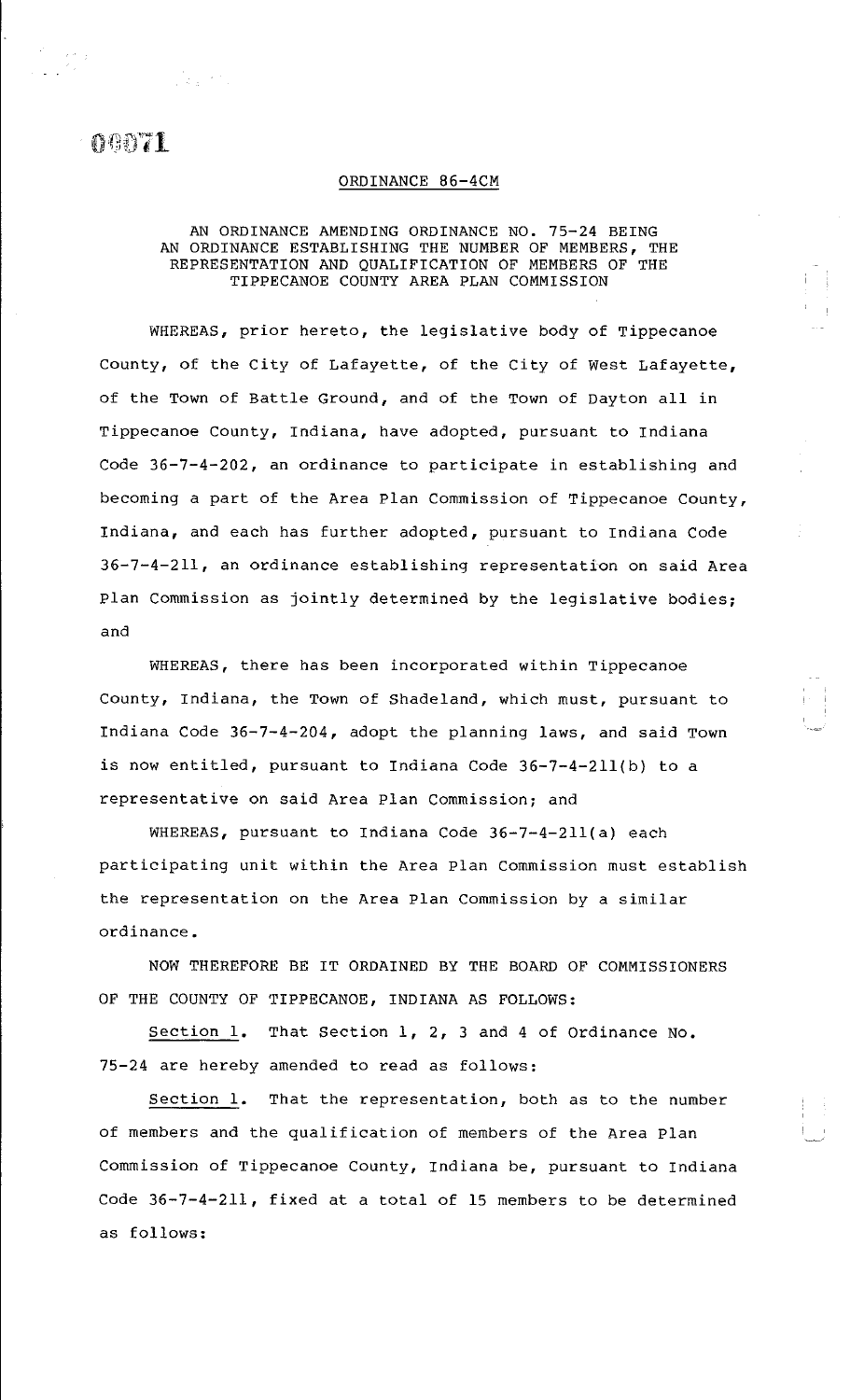a. Two representatives who shall be members of the Tippecanoe County Board of Commissioners, and who shall be chosen by such Board of Commissioners and whose term shall be fixed by such Board, but shall not exceed their term as such Commissioner.

b. Two representatives who shall be a member of the Tippecanoe County Council, and who shall be chosen by such County Council, and whose term shall be fixed by such Council, but shall not exceed his term on such Council.

c. A representative who shall be an elected official who shall be appointed by the Mayor of the City of Lafayette, Indiana, and whose term shall correspond to his office as such elected official.

 $\mathfrak{D}_1$  $\Omega$  $\mathfrak{p}$  $\tilde{\mathbf{u}}$  $\Omega$  $\blacksquare$ 

> d. One representative who shall be a member of the City Council of the City of Lafayette, Indiana, and who shall be chosen by such City Council, and whose term shall be fixed by such Council, but shall not exceed his term on such Council.

e. A representative who shall be an elected official who shall be nominated by the Mayor of the City of west Lafayette, Indiana, subject to Council approval of the appointment, and whose term shall correspond to his office as such elected official.

f. One representative who shall be a member of the Town Board of the Town of Battle Ground, Indiana, and who shall be chosen by such Town Board, and whose term shall be fixed by such Town Board, but shall not exceed his term on such Town Board.

g. One representative who shall be a member of the Town Board of the Town of Shadeland, Indiana, and who shall be chosen by such Town Board, and whose term shall be fixed by such Town Board, but shall not exceed his term on such Town Board. The initial term shall begin on July 1, 1986, or the month of the adoption of this ordinance by the last adopting member unit, whichever is latest.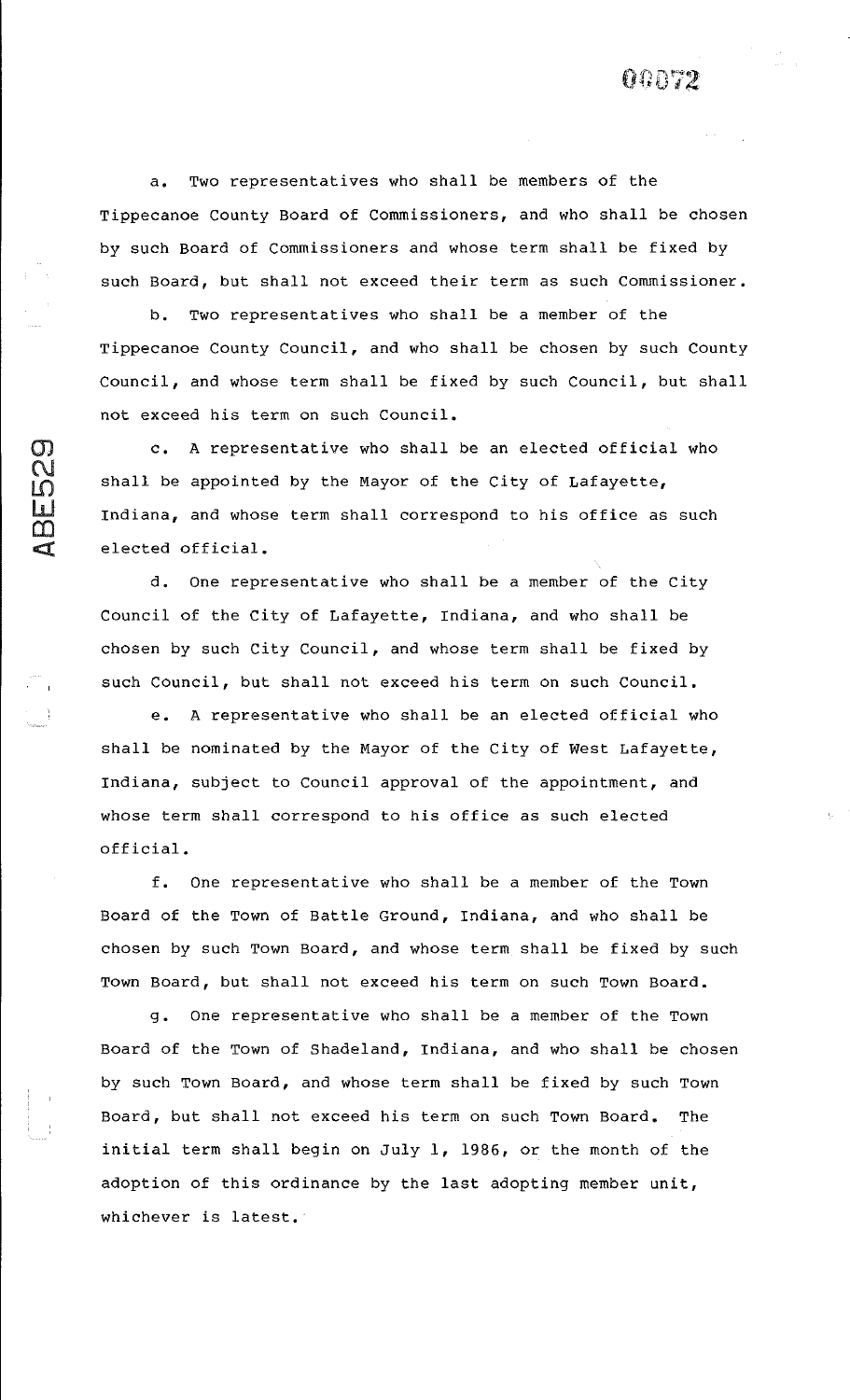h. One representative who shall be a member of the Town Board of the Town of Dayton, Indiana, and who shall be chosen by I such Town Board, and whose term shall be fixed by such Town Board, but shall not exceed his term on such Town Board.

 $\bf n$ eora

i. Two representatives who shall be citizen members holding no other elected or appointed Municipal, County or State Office who shall be appointed by the Tippecanoe County Board of County Commissioners which appointees having heretofore been appointed shall continue in their present term which terminates December 31, 1987, and whose successor shall thereafter be appointed for a term of two years.

j. One representative who shall be a citizen member holding no other elected or appointed Municipal, County or State Office who shall be appointed by the Mayor of the City of west Lafayette, Indiana, which appointee has heretofore been appointed shall continue in the present term which terminates December 31, 1987, and whose successor shall thereafter be appointed for a term of two years.

k. Two representatives who shall be citizen members holding no other elected or appointed Municipal, County or State Office who shall be appointed by the Mayor of the City of Lafayette, Indiana, which appointees having heretofore been appointed shall continue in their present term which terminates December 31, 1986, and whose successor shall thereafter be appointed for a term of two years.

Section 2. In the event any City or Town named herein is not, on the effective date of this ordinance, a participant by ordinance in the Area Plan Commission of Tippecanoe County, or subsequently withdraws from said participation, then the representative or representatives, be they Mayor, City Councilmen, Town Board Member, or citizen appointment, shall not be entitled to membership on the Plan Commission and the total membership of the Commission shall be reduced thereby.